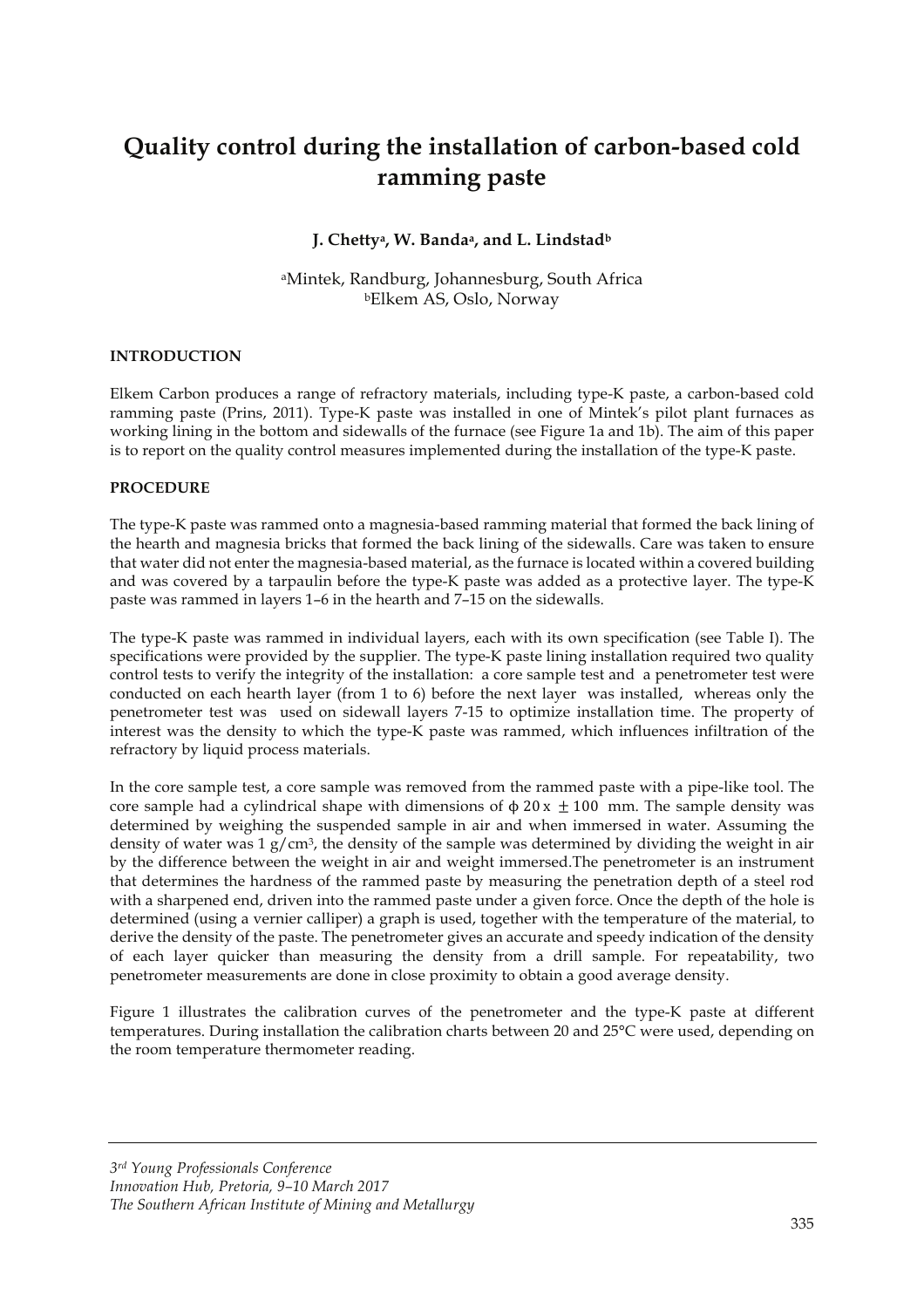When the density measured was below 1.53  $g/cm<sup>3</sup>$ , the ramming time was extended for a further 30 minutes and a new test was conducted. Figure 1b illustrates the number of layers in the hearth (1–6) and the side walls (7–15). Table I relates the layers in Figure 1b to a more detailed specification for layers 1–6. The specification table shows the important information, such as the height and diameters of the layers, the weight and ramming time required.

| Layer | Outer<br>diameter [cm] | Layer<br>thickness[cm] | Volume<br>of layer<br>$[{\rm L}]$ | Density<br>$\left[\frac{\text{kg}}{\text{L}}\right]$ | Mass of<br>layer [kg] | Cum.<br>height<br>[cm] | Duration<br>of<br>ramming<br>[min] |
|-------|------------------------|------------------------|-----------------------------------|------------------------------------------------------|-----------------------|------------------------|------------------------------------|
| 6     | 224.2                  | 6.3                    | 249                               | 1.56                                                 | 388                   | 40                     | 52.0                               |
| 5     | 224.2                  | 6.9                    | 272                               | 1.56                                                 | 425                   | 34                     | 57.0                               |
| 4     | 224.2                  | 6.9                    | 272                               | 1.56                                                 | 425                   | 27                     | 57.0                               |
| 3     | 224.2                  | 6.9                    | 272                               | 1.56                                                 | 425                   | 20                     | 57.0                               |
| 2     | 224.2                  | 6.9                    | 272                               | 1.56                                                 | 425                   | 13                     | 57.0                               |
| 1     | 224.2                  | 6.1                    | 241                               | 1.56                                                 | 375                   | 6                      | 50.0                               |
| Total | 224.2                  | 40                     | 1578                              | 1.56                                                 | 2462                  |                        | 330.0                              |

*Table I.: Type K-paste installation details for lining at bottom of furnace.* 



*Figure 1. (a) Correlation between penetrometer and density measurements, (b) vertical section through the furnace showing layers 1–6 in the hearth and 7–15 in the sidewalls.*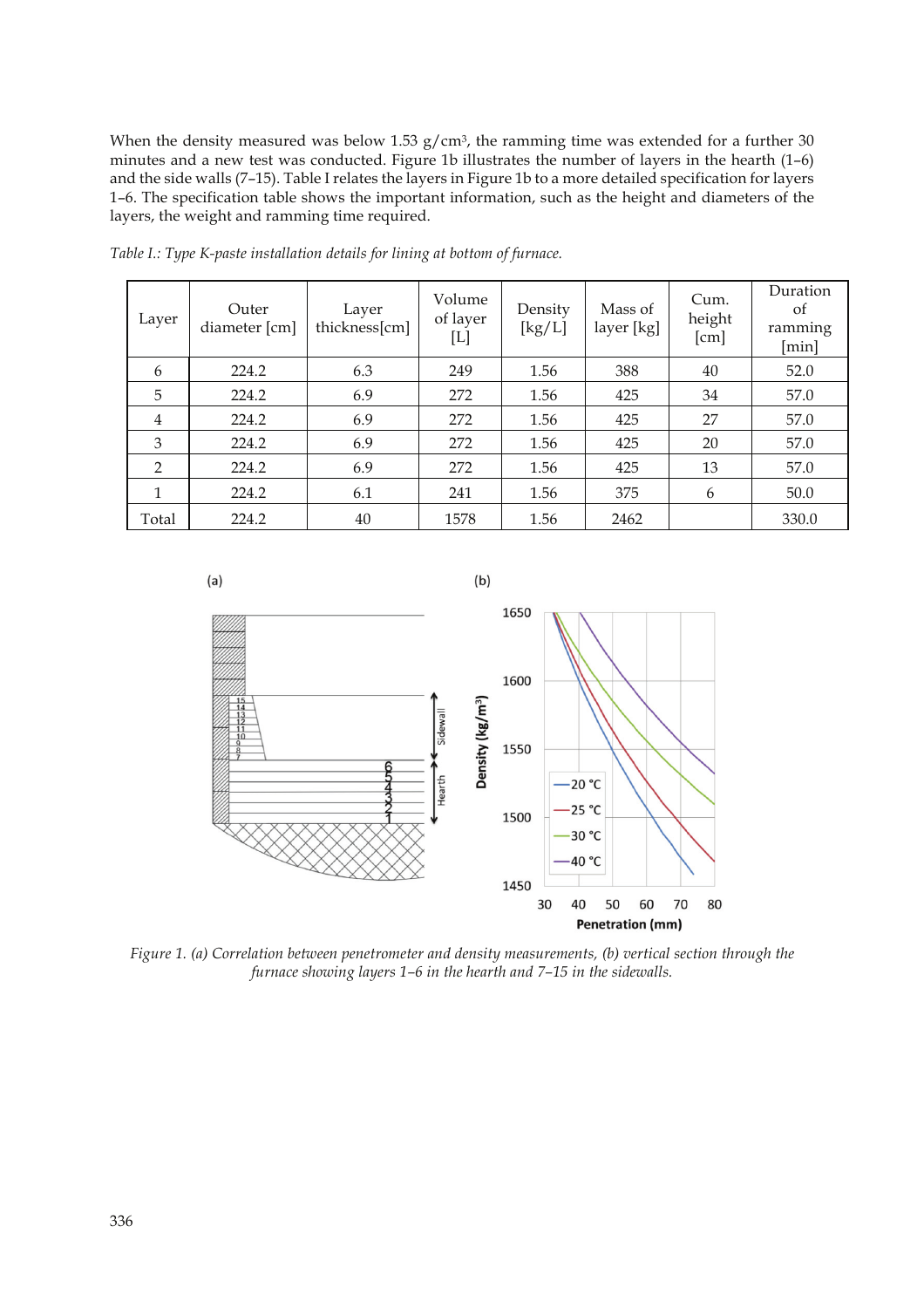#### **CONCLUSION**

The quality of the installation of the type-K paste in a pilot furnace installation at Mintek was monitored by applying core sample tests and penetrometer tests. Results from these procedures provided assurance that each ramming layer met the supplier's specifications of a density of 1.53  $g/cm^3$  in all areas. Both procedures are transferrable to the quality control of industrial-scale furnace refractory installations in South Africa.

#### **REFERENCE**

Prins, F. (2011). Personal communication: Elkem Carbon Furnace Lining Materials.